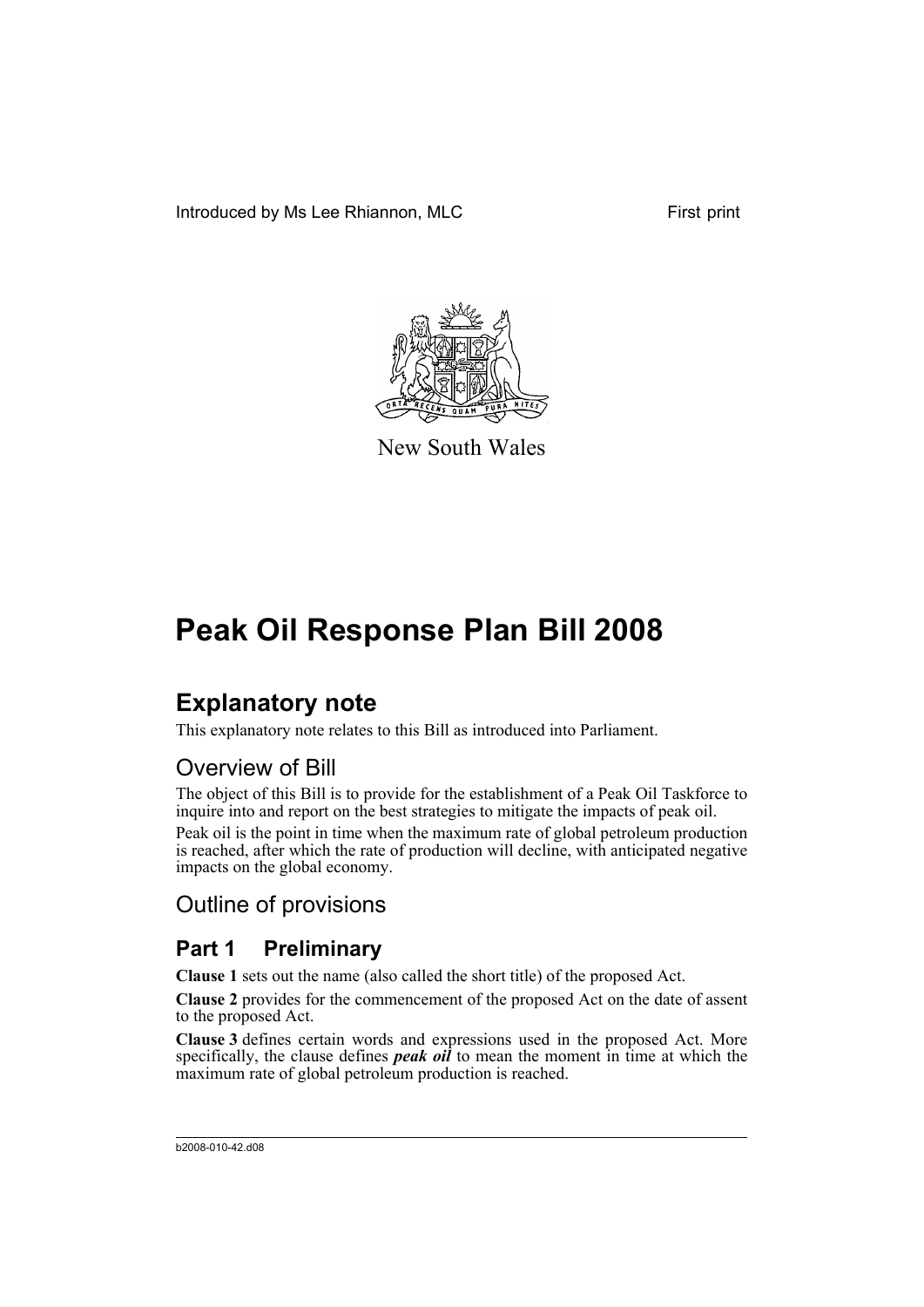Peak Oil Response Plan Bill 2008

Explanatory note

#### **Part 2 Peak Oil Taskforce**

**Clause 4** provides that the Premier is to establish a Peak Oil Taskforce (the *Taskforce*). The Taskforce is to consist of not less than 5 persons appointed by the Premier.

**Clause 5** provides that the Taskforce is:

- (a) to inquire into and assess the likely negative impacts of peak oil on the State and people of New South Wales, and
- (b) to report to the Premier on the best strategies to mitigate those impacts.
- **Clause 6** provides that, in conducting its inquiry, the Taskforce is:
- (a) to hold public meetings, and
- (b) to invite submissions from the public and consider those submissions.

**Clause 7** requires that, before preparing its report, the Taskforce is to consider (and, where possible, quantify) the following:

- (a) the oil based fuel requirements of the State and people of New South Wales up to the year 2020 (differentiated by fuel types and economic sectors),
- (b) the impact of peak oil on the Australian motor vehicle industry (including any anticipated changes to the importation of vehicles and any resulting technological developments),
- (c) the impact of peak oil on the economy and employment and whether strategies for retraining and redeployment of employees will be needed,
- (d) the effect of peak oil on:
	- (i) critical local facilities in New South Wales (such as hospitals, schools and emergency services), and
	- (ii) the provision of food and water supplies to the people of New South Wales,
- (e) the effect of peak oil on disadvantaged, regional and rural communities,
- (f) any disruption to road transport (including disruption to freight transport) caused by peak oil,
- (g) the effect of peak oil on mining in New South Wales,
- (h) whether alternative energy production and alternative fuels that can be used in substitution for petroleum and other oil based products can ameliorate the impacts of peak oil,
- (i) the effect of peak oil on food affordability and availability,
- (j) the need for public education, awareness and preparedness in anticipation of peak oil,
- (k) whether a system of fuel rationing will need to be established,
- (l) whether new public transport infrastructure and other transport infrastructure will be needed,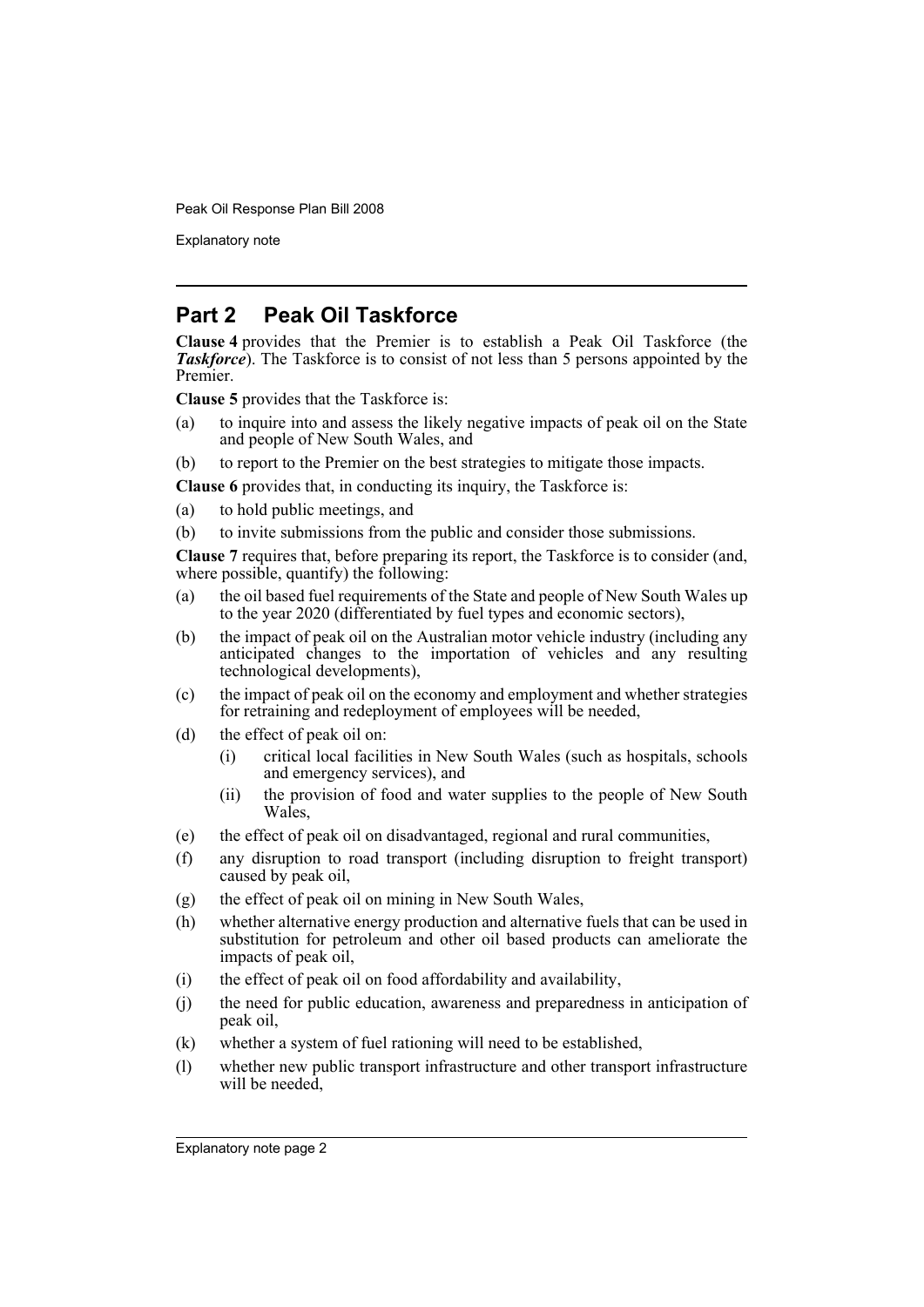Peak Oil Response Plan Bill 2008

Explanatory note

(m) the likelihood of sudden fuel emergencies (similar to the 1973 and 1979 oil crises),

(n) any other matter prescribed by the regulations under the proposed Act.

**Clause 8** requires the Taskforce's report to contain:

- (a) a detailed risk management strategy to mitigate the short, medium and long term impacts of peak oil, and
- (b) strategies on how governments, business, community groups and members of the public may achieve reductions in their use of petroleum and other oil based fuels, and
- (c) a list of priority uses of petroleum and other oil based fuels after peak oil, and
- (d) a strategy to deal with sudden fuel emergencies (similar to the 1973 and 1979 oil crises).

**Clause 9** provides that the Taskforce's report is to be completed and provided to the Premier within 12 months after the commencement of the proposed Act.

**Clause 10** requires the Taskforce's report to be tabled by the Premier in each House of Parliament as soon as practicable after it is received by the Premier.

### **Part 3 Miscellaneous**

**Clause 11** enables the Governor the make regulations for the purposes of the proposed Act.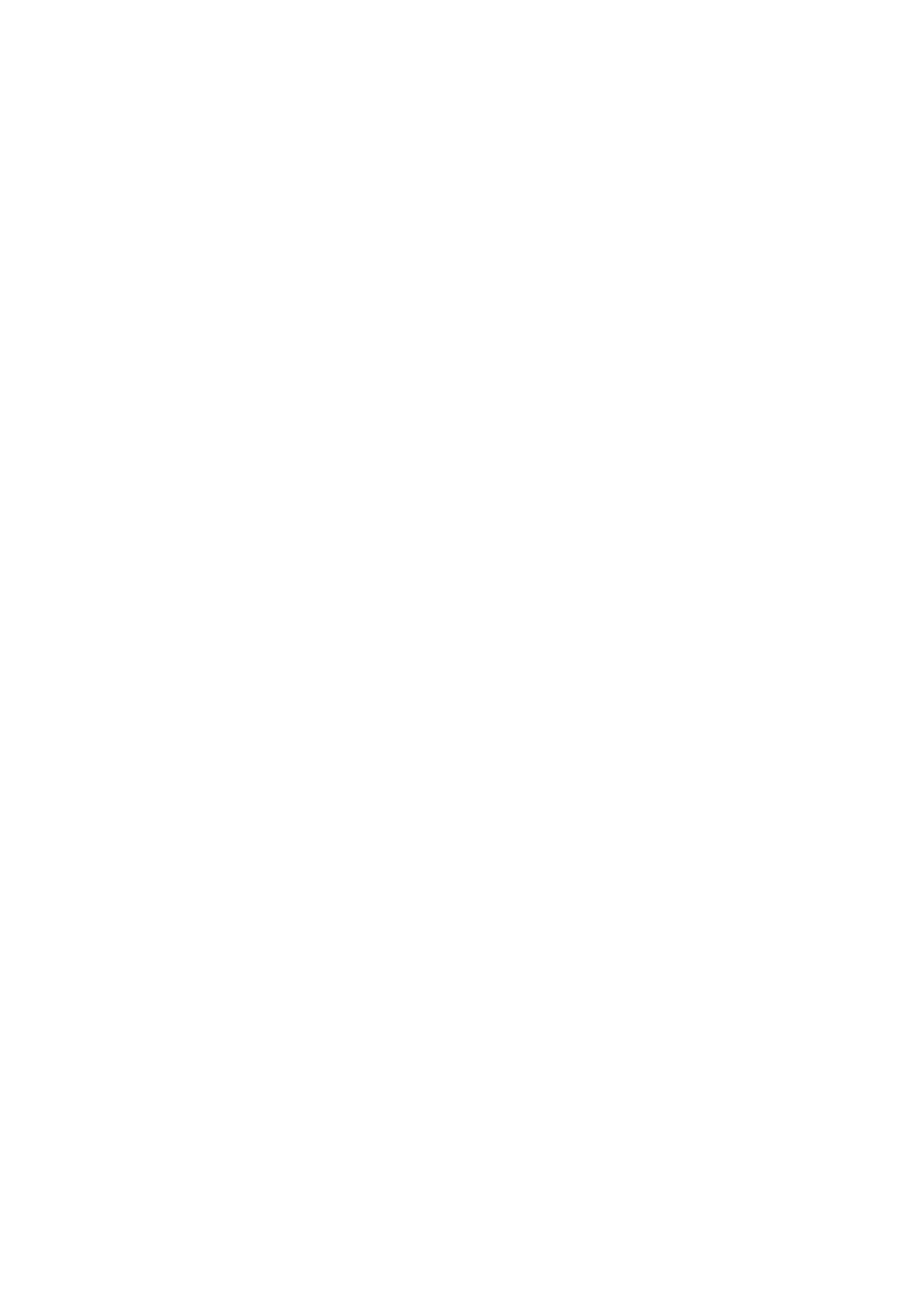Introduced by Ms Lee Rhiannon, MLC First print



New South Wales

# **Peak Oil Response Plan Bill 2008**

## **Contents**

|        |    |                                     | Page |
|--------|----|-------------------------------------|------|
| Part 1 |    | <b>Preliminary</b>                  |      |
|        | 1  | Name of Act                         | 2    |
|        | 2  | Commencement                        | 2    |
|        | 3  | Definitions                         | 2    |
| Part 2 |    | <b>Peak Oil Taskforce</b>           |      |
|        | 4  | Establishment of Peak Oil Taskforce | 3    |
|        | 5  | <b>Functions of Taskforce</b>       | 3    |
|        | 6  | Public hearings and submissions     | 3    |
|        |    | Matters for consideration           | 3    |
|        | 8  | Content of report                   | 4    |
|        | 9  | Timing of report                    |      |
|        | 10 | Tabling of report                   |      |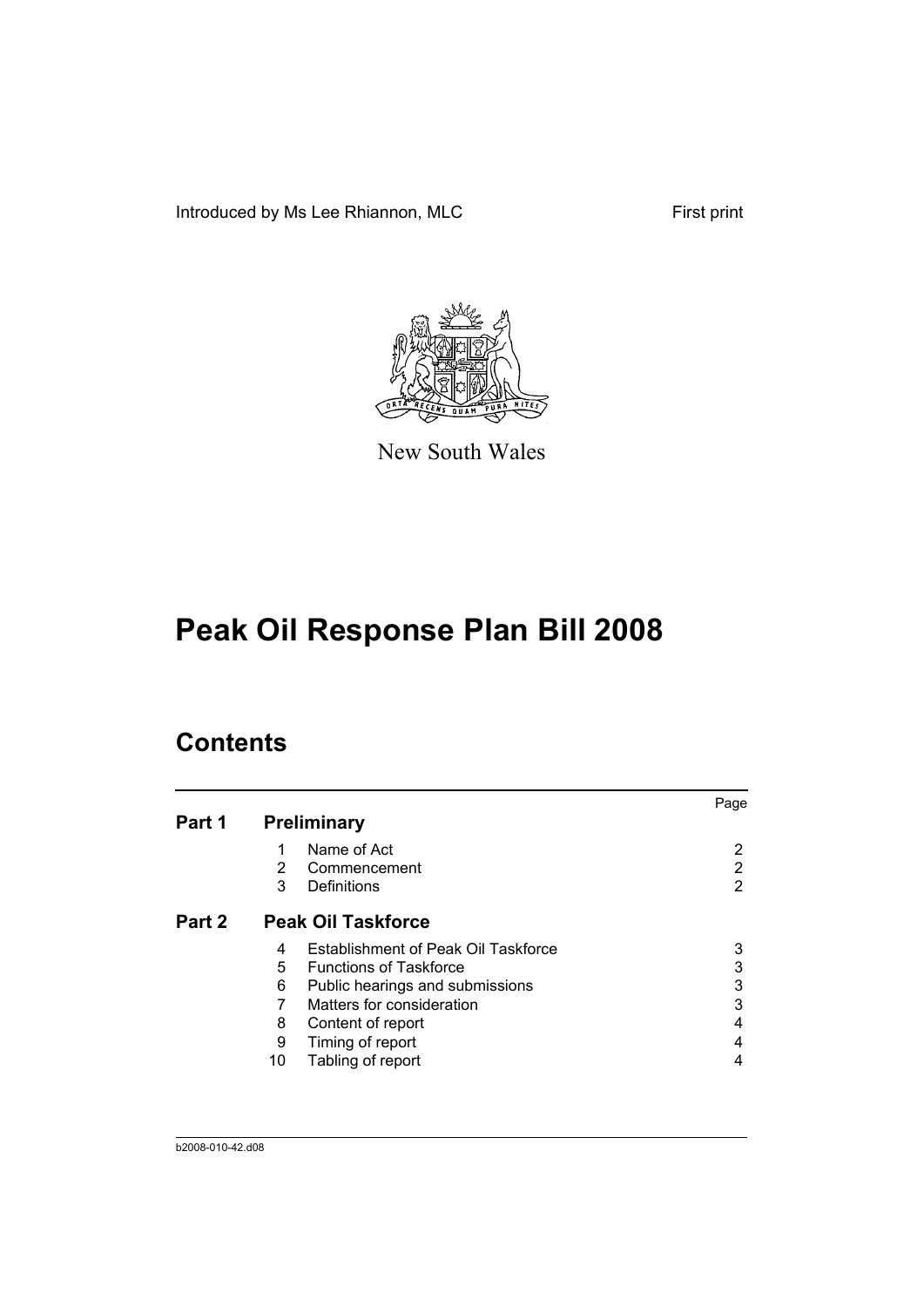Peak Oil Response Plan Bill 2008

**Contents** 

## **[Part 3 Miscellaneous](#page-11-0)**

[11 Regulations 6](#page-11-1)

Page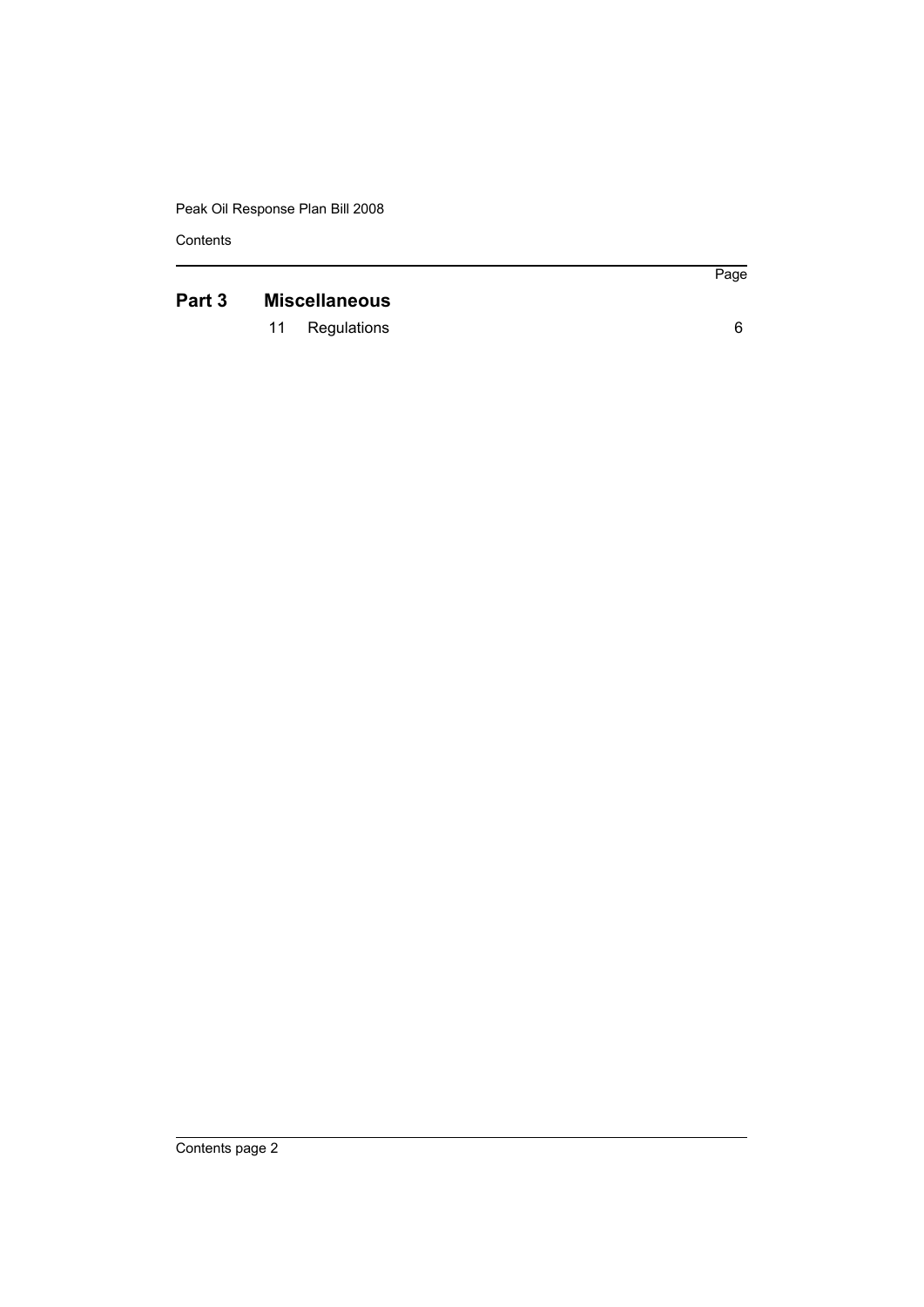

New South Wales

# **Peak Oil Response Plan Bill 2008**

No , 2008

#### **A Bill for**

An Act to provide for the establishment of a Peak Oil Taskforce to inquire into and report on the best strategies to mitigate the impacts of peak oil.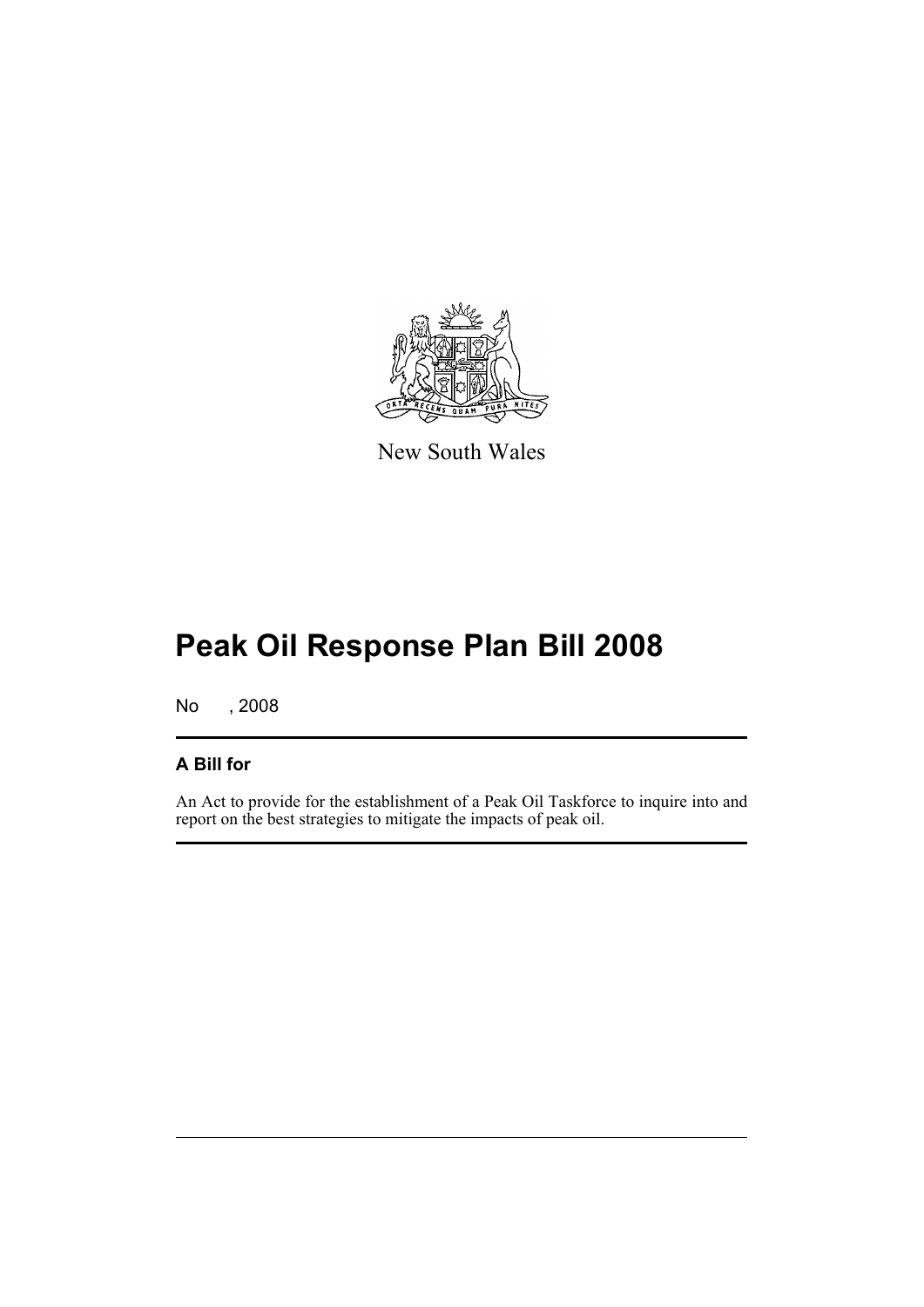#### Clause 1 Peak Oil Response Plan Bill 2008

Part 1 Preliminary

<span id="page-7-3"></span><span id="page-7-2"></span><span id="page-7-1"></span><span id="page-7-0"></span>

|        | The Legislature of New South Wales enacts:                                                                       |         |
|--------|------------------------------------------------------------------------------------------------------------------|---------|
| Part 1 | <b>Preliminary</b>                                                                                               | 2       |
| 1      | Name of Act                                                                                                      | 3       |
|        | This Act is the <i>Peak Oil Response Plan Act 2008</i> .                                                         | 4       |
| 2      | <b>Commencement</b>                                                                                              | 5       |
|        | This Act commences on the date of assent to this Act.                                                            | 6       |
| 3      | <b>Definitions</b>                                                                                               | 7       |
|        | In this Act:                                                                                                     | 8       |
|        | <b>peak oil</b> means the moment in time at which the maximum rate of global<br>petroleum production is reached. | 9<br>10 |
|        | <b>Taskforce</b> means the Peak Oil Taskforce established under section 4.                                       | 11      |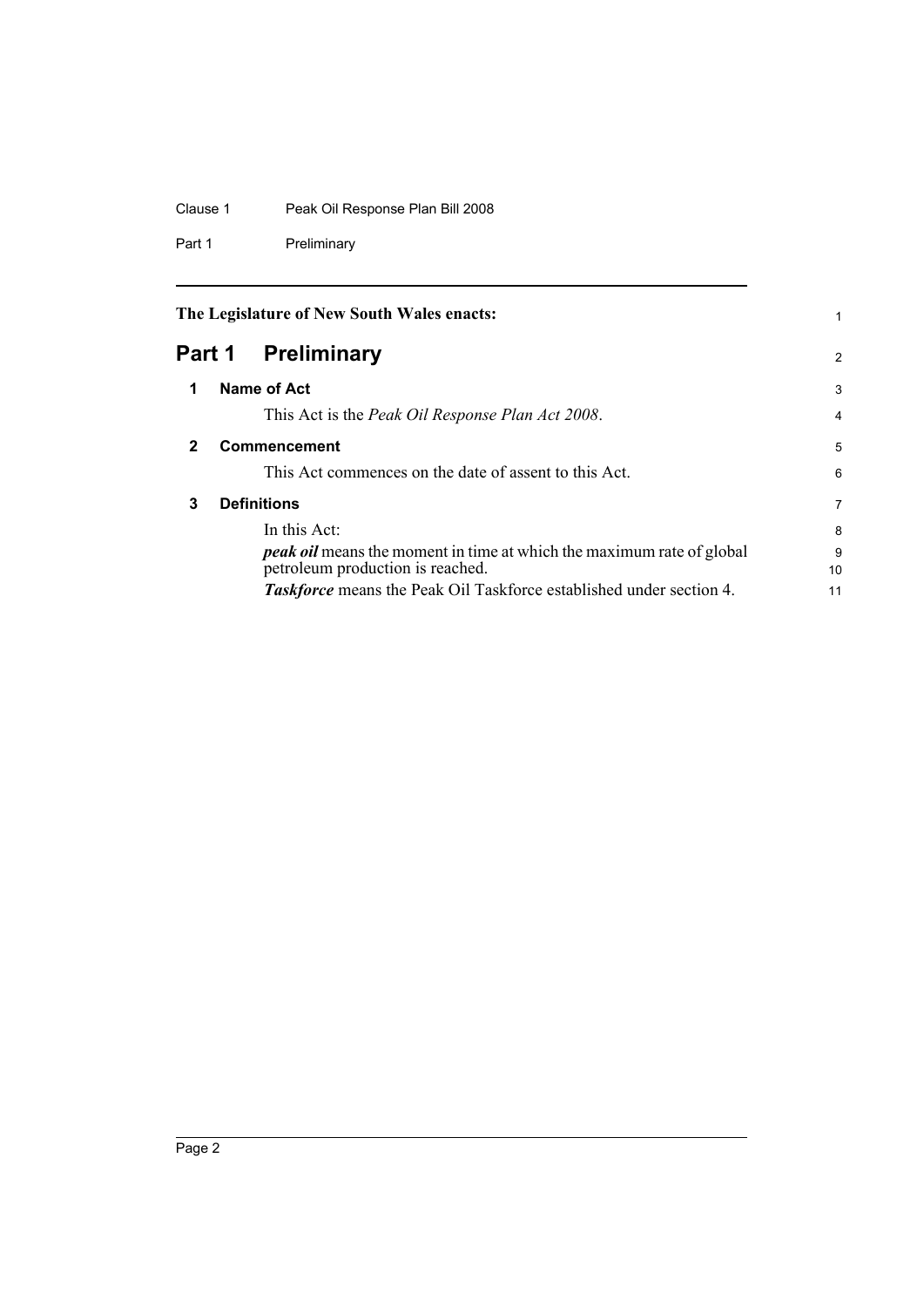| Peak Oil Response Plan Bill 2008 | Clause 4 |
|----------------------------------|----------|
| Peak Oil Taskforce               | Part 2   |

<span id="page-8-4"></span><span id="page-8-3"></span><span id="page-8-2"></span><span id="page-8-1"></span><span id="page-8-0"></span>

| Part 2 |                                                                                                             |                                            | <b>Peak Oil Taskforce</b>                                                                                                                                                                 |                |
|--------|-------------------------------------------------------------------------------------------------------------|--------------------------------------------|-------------------------------------------------------------------------------------------------------------------------------------------------------------------------------------------|----------------|
| 4      |                                                                                                             | <b>Establishment of Peak Oil Taskforce</b> |                                                                                                                                                                                           | 2              |
|        | (1)                                                                                                         |                                            | The Premier is to establish a Peak Oil Taskforce within one month after<br>the commencement of this Act.                                                                                  | 3<br>4         |
|        | (2)                                                                                                         | Premier.                                   | The Taskforce is to consist of not less than 5 persons appointed by the                                                                                                                   | 5<br>6         |
| 5      | <b>Functions of Taskforce</b>                                                                               |                                            |                                                                                                                                                                                           | 7              |
|        | (1)                                                                                                         |                                            | The Taskforce is:                                                                                                                                                                         | 8              |
|        |                                                                                                             | (a)                                        | to inquire into and assess the likely negative impacts of peak oil<br>on the State and people of New South Wales, and                                                                     | 9<br>10        |
|        |                                                                                                             | (b)                                        | to report to the Premier on the best short, medium and long term<br>strategies to mitigate those impacts.                                                                                 | 11<br>12       |
|        | (2)                                                                                                         |                                            | The Taskforce may request the co-operation of any Department of the<br>Public Service in the carrying out of its functions and each such<br>Department must comply with any such request. | 13<br>14<br>15 |
| 6      |                                                                                                             |                                            | <b>Public hearings and submissions</b>                                                                                                                                                    | 16             |
|        |                                                                                                             |                                            | The Taskforce, in conducting its inquiry, is:                                                                                                                                             | 17             |
|        |                                                                                                             | (a)                                        | to hold public meetings, and                                                                                                                                                              | 18             |
|        |                                                                                                             | (b)                                        | to invite submissions from the public and consider those<br>submissions.                                                                                                                  | 19<br>20       |
| 7      |                                                                                                             |                                            | <b>Matters for consideration</b>                                                                                                                                                          | 21             |
|        | Before preparing its report, the Taskforce is to consider (and, where<br>possible, quantify) the following: |                                            | 22<br>23                                                                                                                                                                                  |                |
|        |                                                                                                             | (a)                                        | the oil based fuel requirements of the State and people of New<br>South Wales up to the year 2020 (differentiated by fuel types and<br>economic sectors),                                 | 24<br>25<br>26 |
|        |                                                                                                             | (b)                                        | the impact of peak oil on the Australian motor vehicle industry<br>(including any anticipated changes to the importation of vehicles<br>and any resulting technological developments),    | 27<br>28<br>29 |
|        |                                                                                                             | (c)                                        | the impact of peak oil on the economy and employment and<br>whether strategies for retraining and redeployment of employees<br>will be needed,                                            | 30<br>31<br>32 |
|        |                                                                                                             | (d)                                        | the effect of peak oil on:                                                                                                                                                                | 33             |
|        |                                                                                                             |                                            | critical local facilities in New South Wales (such as<br>(i)<br>hospitals, schools and emergency services), and                                                                           | 34<br>35       |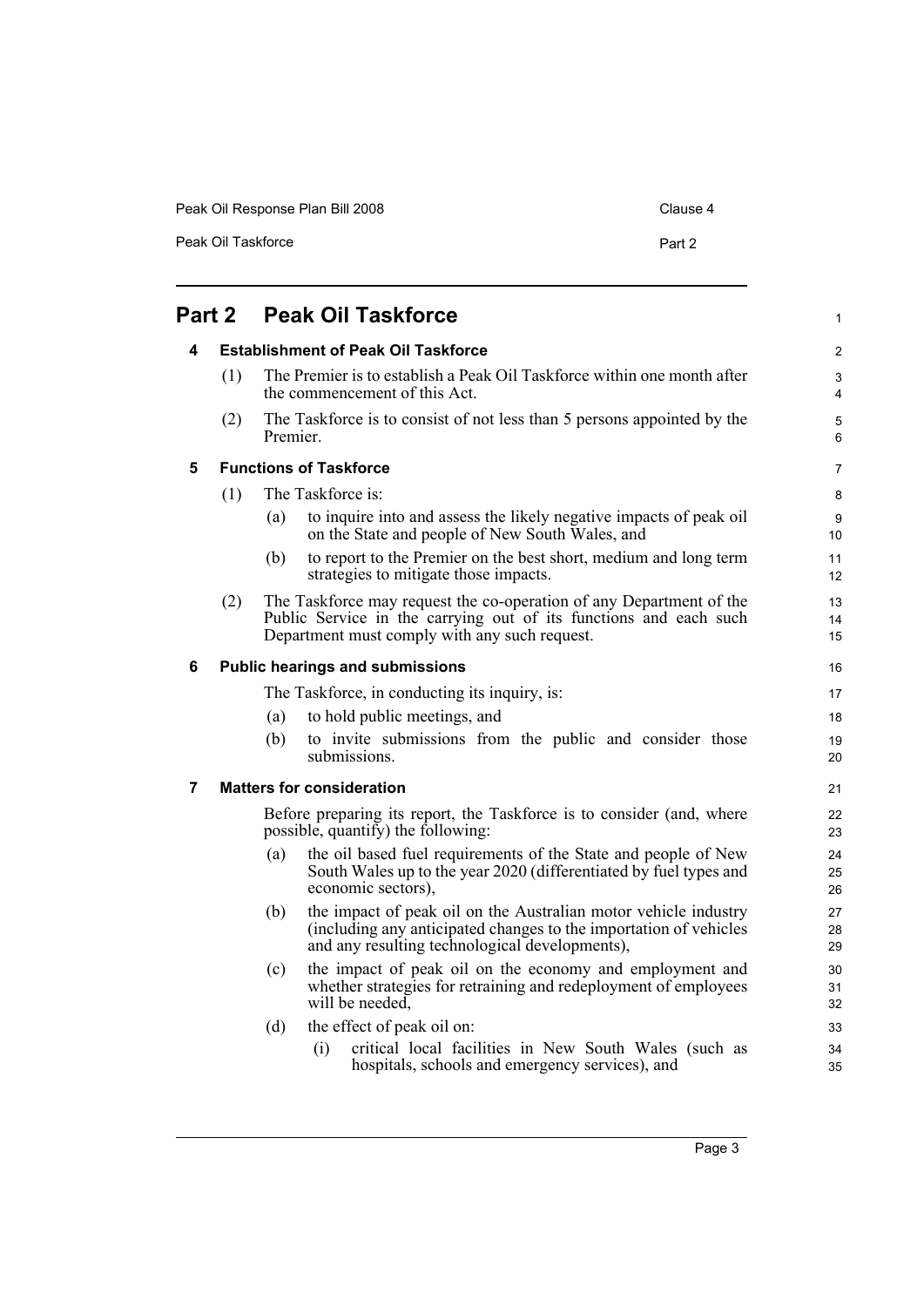#### Clause 8 Peak Oil Response Plan Bill 2008

Part 2 Peak Oil Taskforce

|   |                          | (ii)<br>the provision of food and water supplies to the people of<br>New South Wales,                                                                                                 | $\mathbf{1}$<br>$\overline{2}$ |
|---|--------------------------|---------------------------------------------------------------------------------------------------------------------------------------------------------------------------------------|--------------------------------|
|   | (e)                      | the effect of peak oil on disadvantaged, regional and rural<br>communities,                                                                                                           | 3<br>4                         |
|   | (f)                      | any disruption to road transport (including disruption to freight<br>transport) caused by peak oil,                                                                                   | 5<br>6                         |
|   | (g)                      | the effect of peak oil on mining in New South Wales,                                                                                                                                  | 7                              |
|   | (h)                      | whether alternative energy production and alternative fuels that<br>can be used in substitution for petroleum and other oil based<br>products can ameliorate the impacts of peak oil, | 8<br>9<br>10                   |
|   | (i)                      | the effect of peak oil on food affordability and availability,                                                                                                                        | 11                             |
|   | (i)                      | the need for public education, awareness and preparedness in<br>anticipation of peak oil,                                                                                             | 12<br>13                       |
|   | (k)                      | whether a system of fuel rationing will need to be established,                                                                                                                       | 14                             |
|   | (1)                      | whether new public transport infrastructure and other transport<br>infrastructure will be needed,                                                                                     | 15<br>16                       |
|   | (m)                      | the likelihood of sudden fuel emergencies (similar to the 1973<br>and 1979 oil crises),                                                                                               | 17<br>18                       |
|   | (n)                      | any other matter prescribed by the regulations.                                                                                                                                       | 19                             |
| 8 | <b>Content of report</b> |                                                                                                                                                                                       | 20                             |
|   |                          | The report is to contain:                                                                                                                                                             | 21                             |
|   | (a)                      | a detailed risk management strategy to mitigate the short,<br>medium and long term impacts of peak oil, and                                                                           | 22<br>23                       |
|   | (b)                      | strategies on how governments, business, community groups and<br>members of the public may achieve reductions in their use of<br>petroleum and other oil based fuels, and             | 24<br>25<br>26                 |
|   | (c)                      | a list of priority uses of petroleum and other oil based fuels after<br>peak oil, and                                                                                                 | 27<br>28                       |
|   | (d)                      | a strategy to deal with sudden fuel emergencies (similar to the<br>1973 and 1979 oil crises).                                                                                         | 29<br>30                       |
| 9 | <b>Timing of report</b>  |                                                                                                                                                                                       | 31                             |
|   |                          | The report is to be completed and provided to the Premier within<br>12 months after the commencement of this Act.                                                                     | 32<br>33                       |
| 0 | <b>Tabling of report</b> |                                                                                                                                                                                       | 34                             |
|   | (1)                      | The report is to be tabled by the Premier in each House of Parliament as<br>soon as practicable after it is received by the Premier.                                                  | 35<br>36                       |
|   |                          |                                                                                                                                                                                       |                                |

<span id="page-9-2"></span><span id="page-9-1"></span><span id="page-9-0"></span>**10 Tabling of report**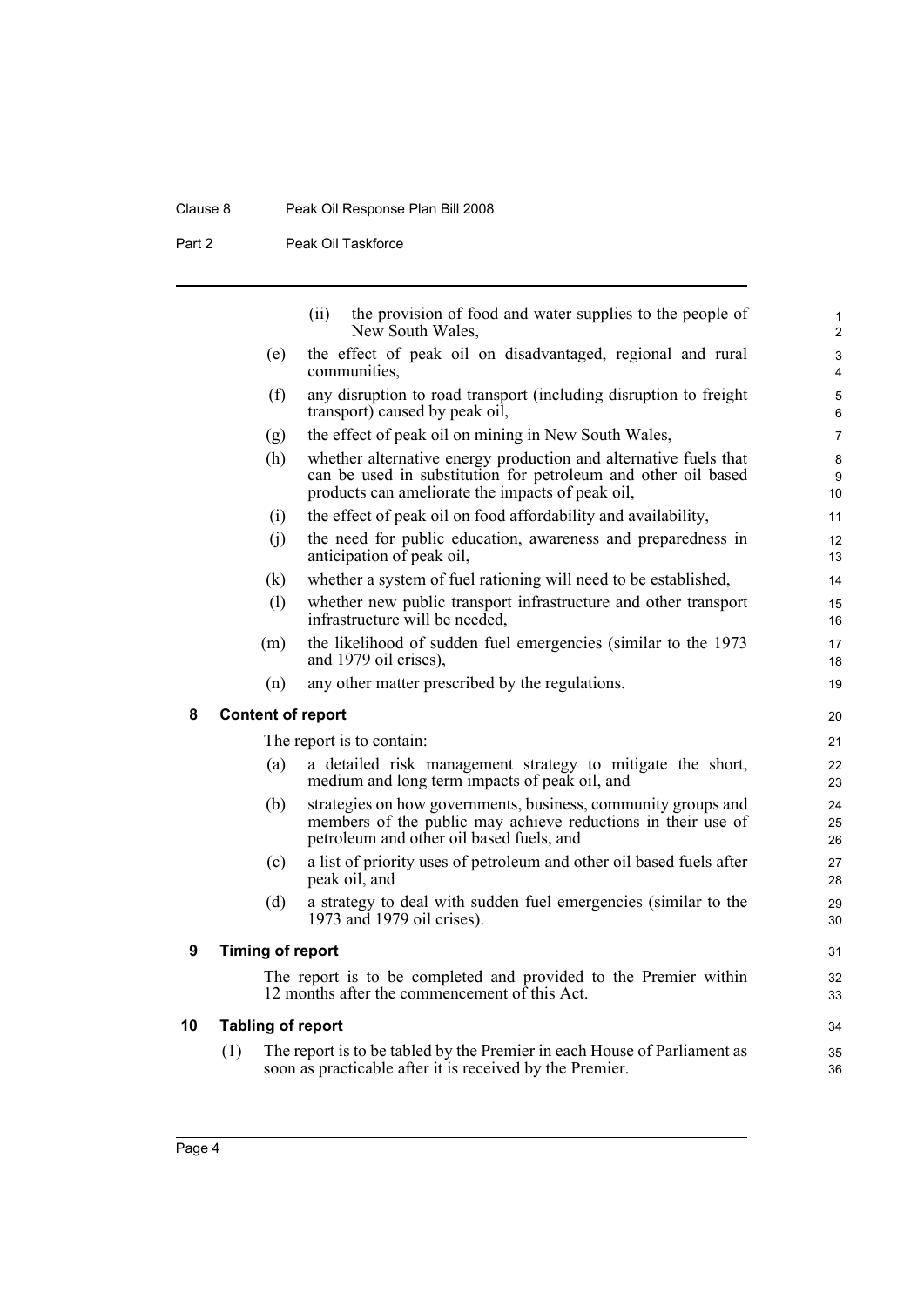| Peak Oil Response Plan Bill 2008 | Clause 10 |
|----------------------------------|-----------|
| Peak Oil Taskforce               | Part 2    |

| (2) |             |                                                                                                                    | If a House of Parliament is not sitting when the Premier seeks to table<br>the report, copies of the report are to be presented to the Clerk of the<br>House concerned by the Premier. | $\mathbf{1}$<br>$\overline{2}$<br>3 |
|-----|-------------|--------------------------------------------------------------------------------------------------------------------|----------------------------------------------------------------------------------------------------------------------------------------------------------------------------------------|-------------------------------------|
| (3) | The report: |                                                                                                                    |                                                                                                                                                                                        | 4                                   |
|     | (a)         |                                                                                                                    | is, on presentation and for all purposes, taken to have been laid<br>before the House, and                                                                                             | 5<br>6                              |
|     | (b)         |                                                                                                                    | may be printed by authority of the Clerk of the House, and                                                                                                                             | 7                                   |
|     | (c)         | if so printed, is for all purposes taken to be a document published<br>by or under the authority of the House, and |                                                                                                                                                                                        | 8<br>9                              |
|     | (d)         |                                                                                                                    | is to be recorded:                                                                                                                                                                     | 10                                  |
|     |             | (1)                                                                                                                | in the case of the Legislative Council, in the Minutes of the<br>Proceedings of the Legislative Council, and                                                                           | 11<br>$12 \overline{ }$             |
|     |             | (11)                                                                                                               | in the case of the Legislative Assembly, in the Votes and<br>Proceedings of the Legislative Assembly,                                                                                  | 13<br>14                            |
|     |             |                                                                                                                    | on the first sitting day of the House after receipt of the report by<br>the Clerk.                                                                                                     | 15<br>16                            |